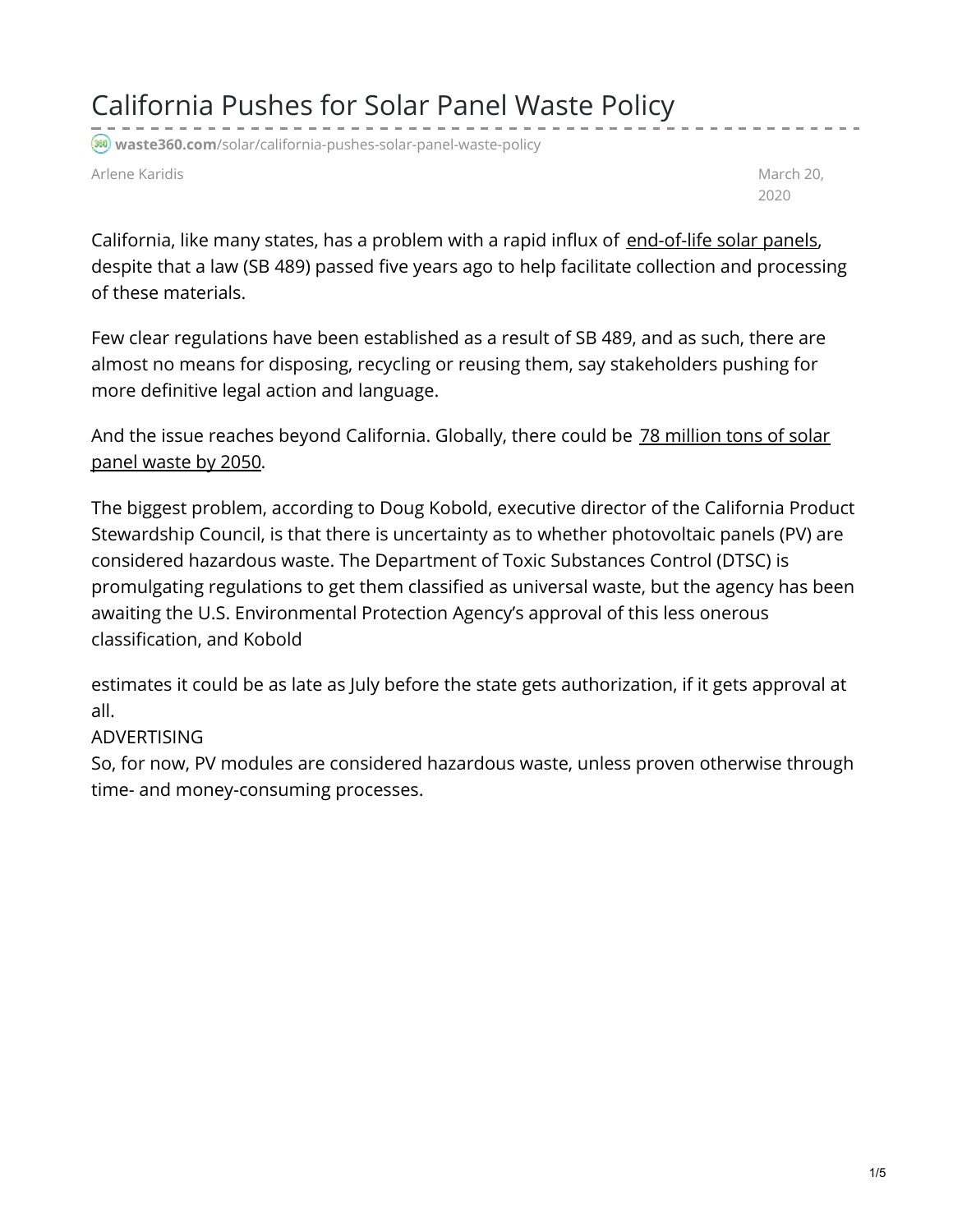

"DTSC requires that each panel be tested to determine if it's hazardous, and the tests can cost \$700 to \$1,500. Most landfill operators don't test them, so many of them are left in limbo. In some cases, they are shipped under a hazardous materials manifest to avoid testing and risk of fines if they are not certain they are hazardous," says Kobold.

There are other issues that are not addressed in California's drafted regulations, and they challenge both the solar and waste industries.

For one, it is unclear whether warehouses and distribution centers that could receive PV modules must register as universal waste handlers.

Many of these facilities may not be allowed to have this material type on the premises or else are subject to cumbersome administrative tasks. So, says Kobold, "We are asking that warehouse or distribution centers be exempt from getting universal waste handling permits. If they are just moving panels, we think they should not be treated as waste handlers."

From their perspective, solar installers have no incentives to deal with older panels that they are replacing. They have limited resources and time to store them and to find recycling or reuse outlets.

And there's a limit to how many they can transport.

"They can move up to 220 pounds, which is about five panels. This is a huge stumbling block, so we have asked DTSC to increase the limit," says Kobold.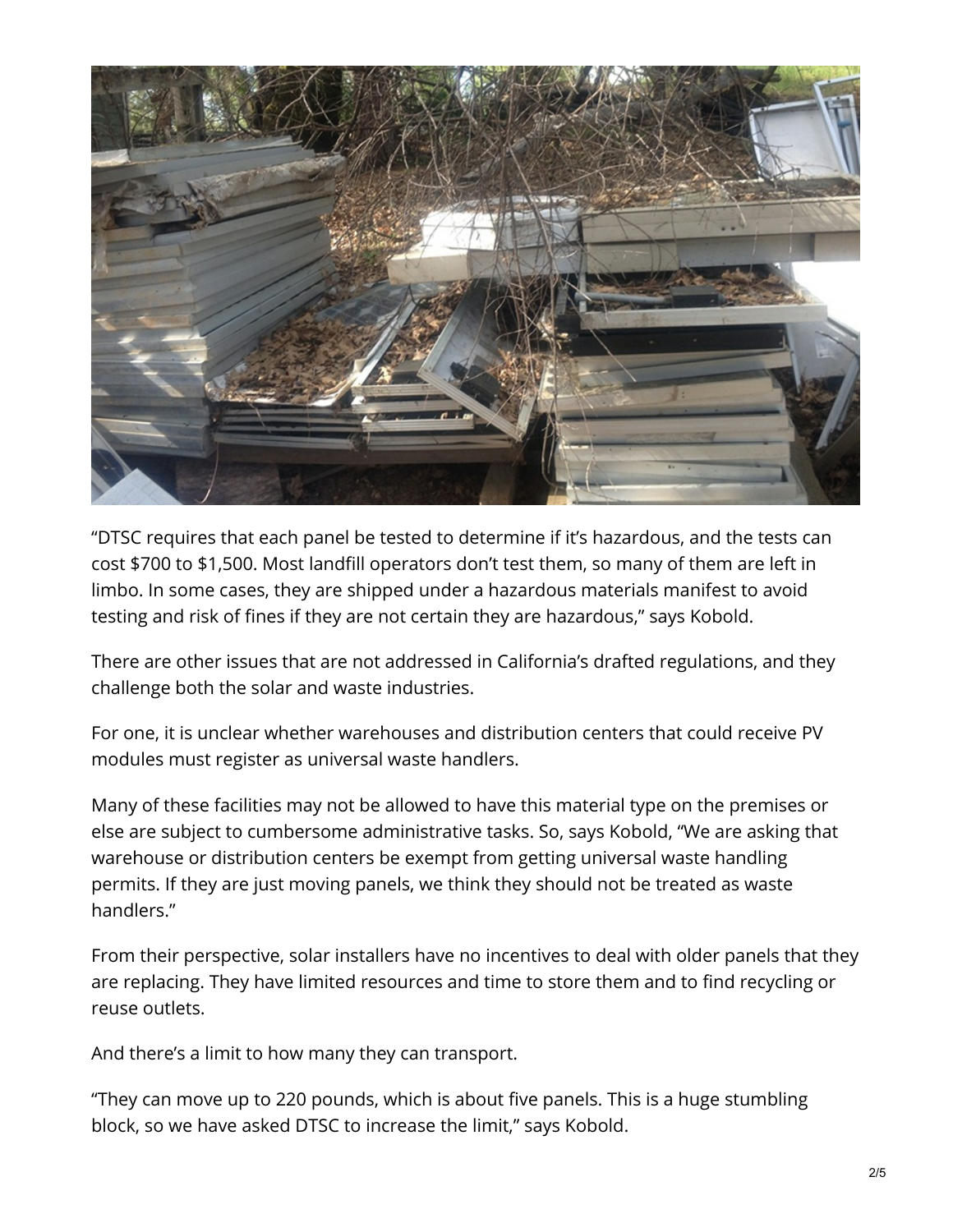

As currently written, regulations also require installers to report, 30 days in advance, where and when they will haul panels. But, says Kobold, they don't know the volume in advance, nor do they know how the units will need to be managed; it depends on their condition, which contractors typically first learn when they get to the site.

Larry Sweetser, consultant to public and private solid waste facilities, sees firsthand the problems in his clients' environment. When they pull panels out from the stream, like others who handle them, they must label and store them, and there are shipment requirements.

He too has advocated for changes to the proposed regulations, especially around the required 30-day notice prior to handling the modules.

"These solar panels are not intended to come to our facilities, but if they do, and we had not given notification previously, we are in violation. So, the only option is for California's thousands of solid waste facilities to notify the state that we may receive items in the future and file a report every year. We also have to keep a daily log that requires us to physically take inventory each day, which is an extra task and not a constructive use of time," says Sweetser.

He is happy that California most recently addressed one issue the industry has clamored around. The regulations now explicitly state that integrated devices with built-in solar panels, such as calculators and garden lights, are considered electronics, meaning they don't have to be managed the same way as large PV panels but rather within existing infrastructure.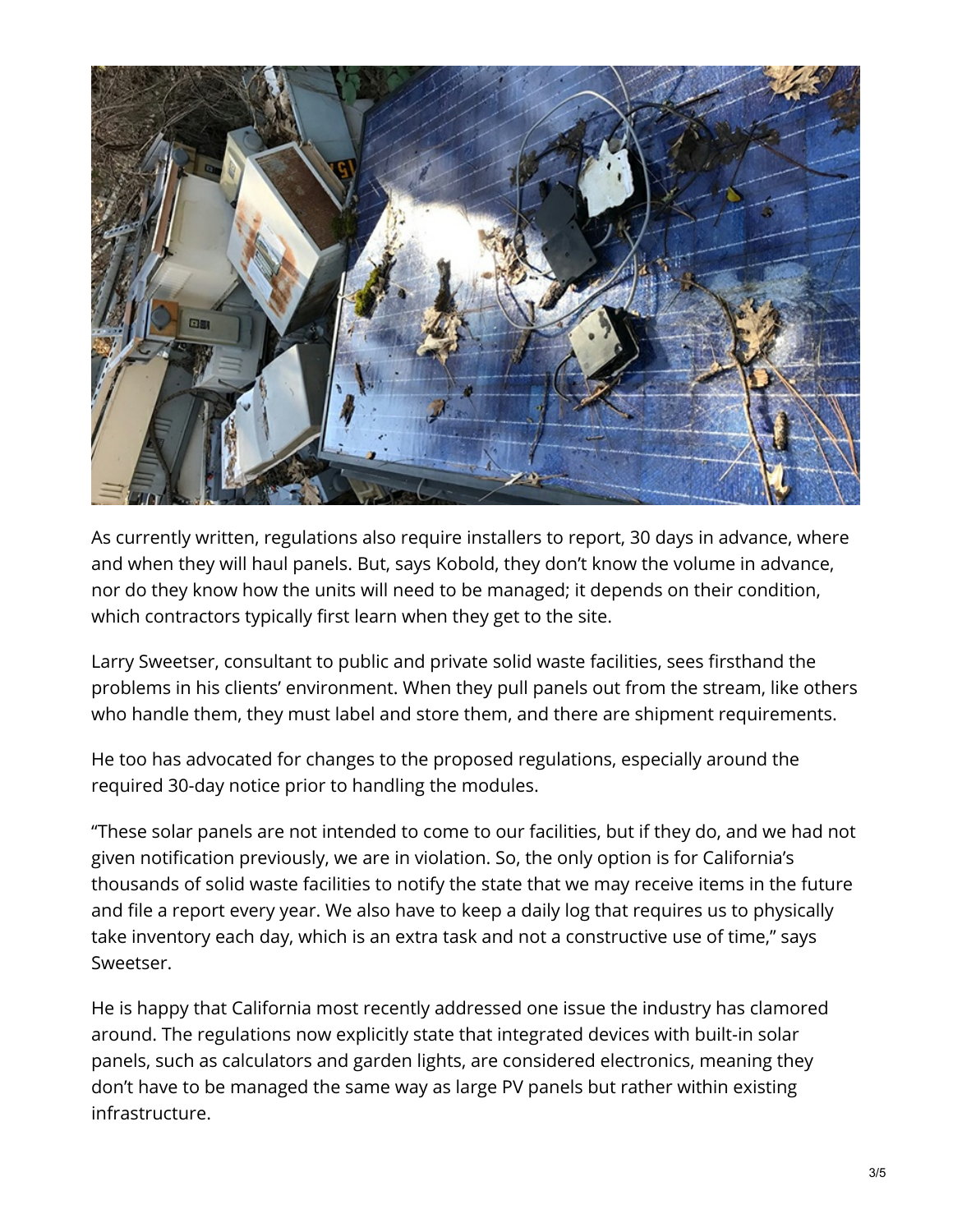The Solar Energy Industries Association (SEIA) operates a national PV recycling network, which currently includes only a handful of recyclers who recover glass, aluminum and other materials from solar units. SEIA plans to develop more geographically located recyclers where solar is being installed.

There is compelling data to support that there is potential for a strong market, if there is infrastructure to collect, process and sell. The International Renewable Energy Agency reports that recycling or [repurposing](https://www.irena.org/publications/2016/Jun/End-of-life-management-Solar-Photovoltaic-Panels) solar PV panels could unchain about 78 million tons of valuable materials globally by 2050. Their monetary worth could be upward of \$15 billion by 2050.

"It's a mechanical process to remove panel parts and recycle right. We do have some recyclers who recycle other products like e-waste or scrap metal who want to expand, and we help them understand the technology," says Evelyn Butler, senior director of codes and standards for the Solar Energy Industries Association.



Evolving technologies will be important.

"Twenty-five years (about the life of a solar panel) is a lot of time for processes to change, and we would like to see a focus on innovation," says Butler.

There is much to learn and do before innovations can be put to use, with collections and understanding how people are currently dealing with panels being a large component. Three California jurisdictions will be facilitating collection pilots, and as part of the pilots, they have been doing market research.